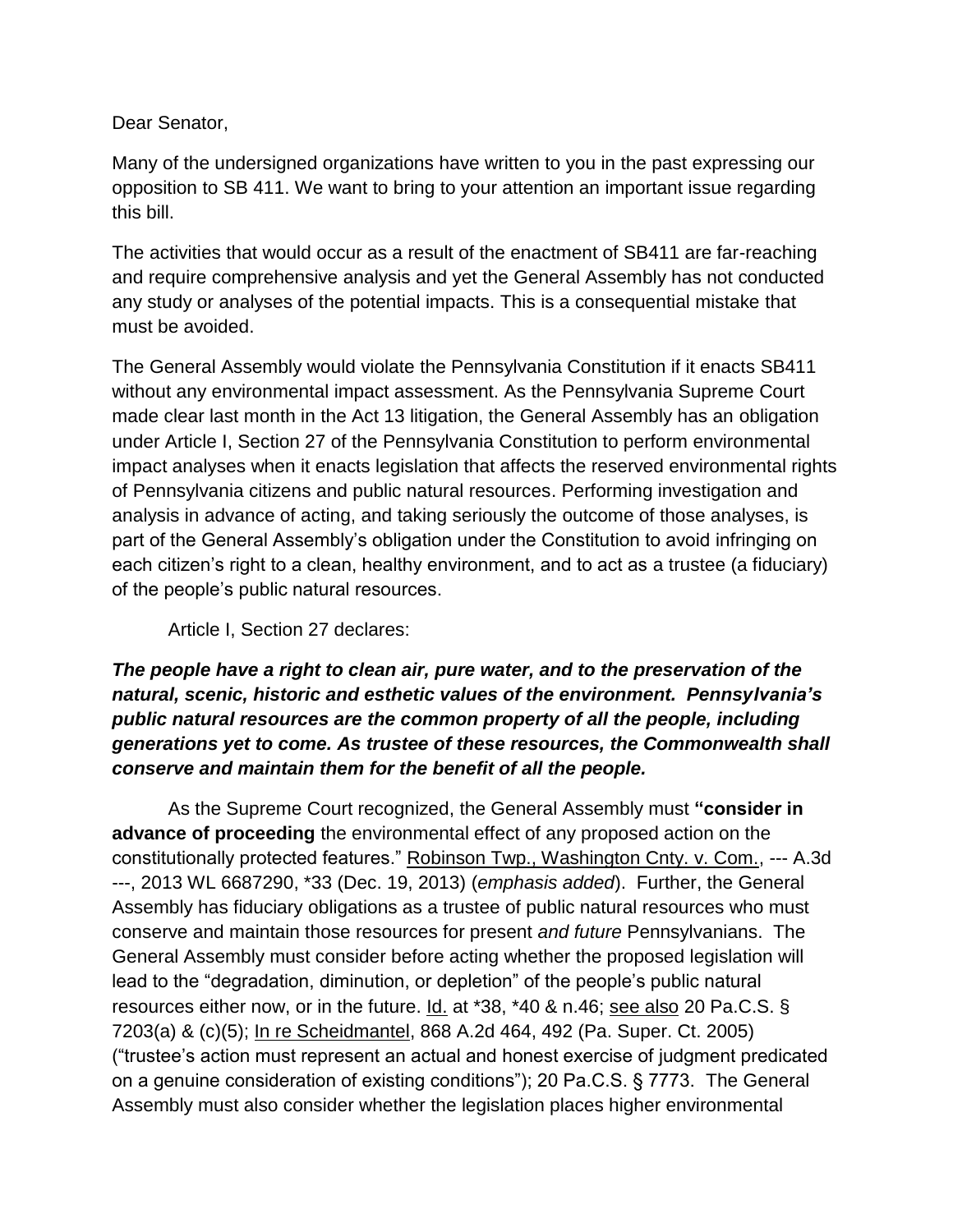burdens on some Pennsylvania citizens than others, which violates a trustee's obligation to treat the beneficiaries equitably in light of the trust's purposes. Id. at \*40, \*59.

As you know, SB411 would amend the Environmental Good Samaritan Act (EGSA) and extend immunity for those involved in withdrawing Acid Mine Drainage (AMD) in connection with oil and gas operations and other uses offsite. SB411 would incentivize the spread of AMD-polluted water to other streams and watersheds in Pennsylvania. The bill does not promote the reduction and abatement of AMD pollution, which is the purpose of EGSA. In fact, SB411 would harm streams and communities where the AMD water is being withdrawn transferring water out of source watersheds, impacting water supplies upon which the people and economies rely in these areas. Voluminous withdrawals would deplete aquifers that sustain local water wells and healthy stream flows essential to the restoration of these vulnerable waterways that groups are struggling to bring back under the EGSA. There has not even been an analysis to show how much of this water could replace fresh water that is currently being used in well drilling and hydraulic fracturing, one of the rationales the bill is based on.

These are substantial impacts and important inquiries that require thorough analysis before SB411 is brought up for a vote. We ask you, as a Pennsylvania Senator who is bound to safeguard the public natural resources for our benefit and the benefit of future generations and who is bound to insure that all Pennsylvanians are treated fairly and equally, not disproportionately burdening some for the benefit of others, that you fully analyze the potential impacts of SB411 and not move ahead without that knowledge as the Senate is now poised to do. The Supreme Court has very recently reminded the General Assembly of this obligation in Robinson Twp., Washington Cnty. v. Com, please carefully consider their ruling and recognize the relevance to SB411. One need only look at the recent coal industry chemical spill in West Virginia where over 300,000 people had their drinking water contaminated because of lax regulatory oversight and undue corporate influence at the expense of citizens and watersheds. (*See* [http://www.washingtonpost.com/blogs/wonkblog/wp/2014/01/21/five-big-questions](http://www.washingtonpost.com/blogs/wonkblog/wp/2014/01/21/five-big-questions-about-the-massive-chemical-spill-in-west-virginia/)[about-the-massive-chemical-spill-in-west-virginia/\)](http://www.washingtonpost.com/blogs/wonkblog/wp/2014/01/21/five-big-questions-about-the-massive-chemical-spill-in-west-virginia/). A vote for SB411 would invite similar disasters in Pennsylvania – and then immunize the responsible parties from liability. Such legislation violates the public trust and threatens the health and wellbeing of Pennsylvanians.

We remain opposed to SB411 and we ask that SB411 be tabled immediately so the required environmental impact assessment can be conducted. If you do not table the bill, we urge you to vote no.

Sincerely,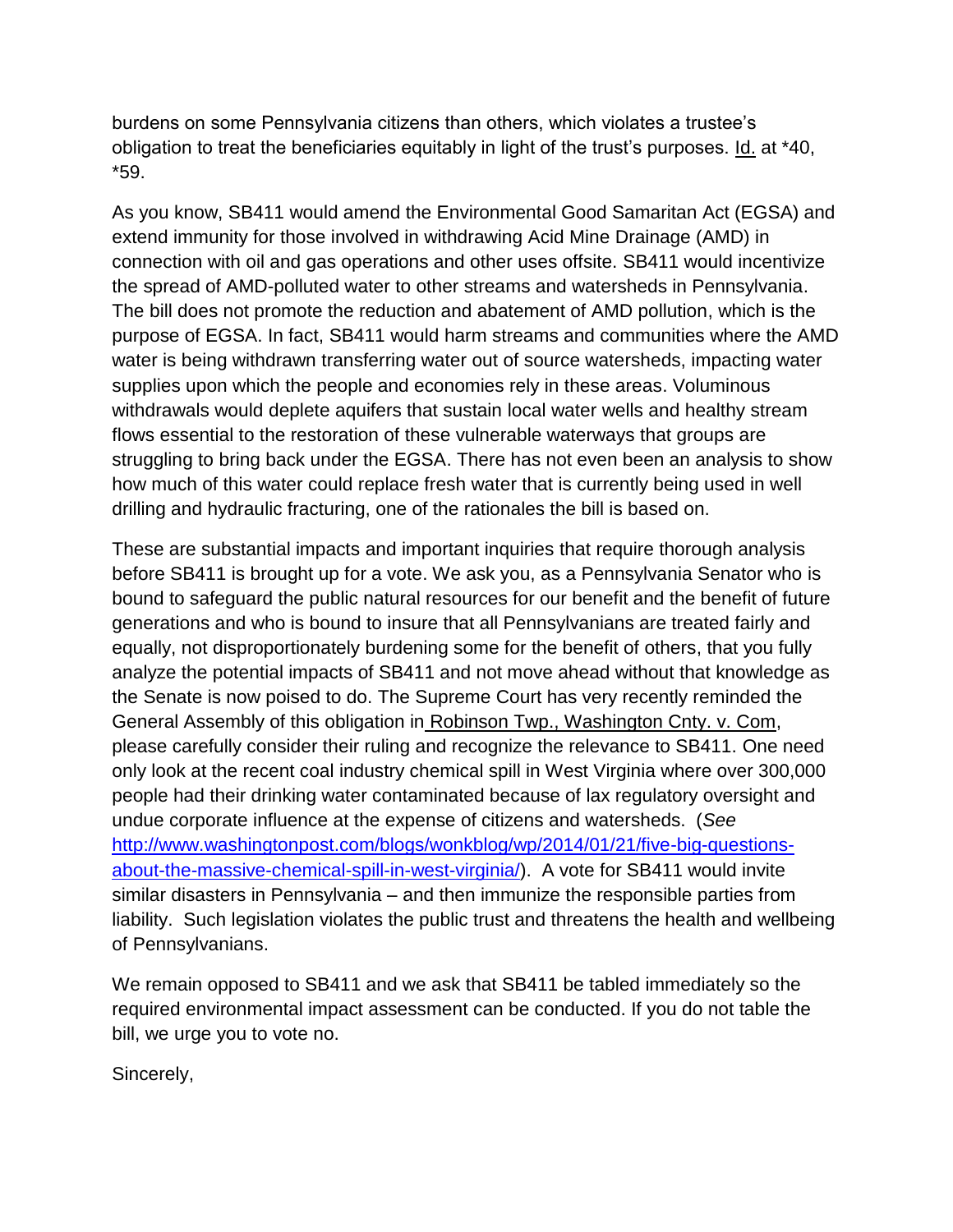Allegheny Defense Project, Ryan Talbott, Executive Director

Altoona Watershed Protection, Wayne E. Nelms

Anacostia Watershed Society, Daniel C. Smith, Public Policy and Advocacy Director

Beaver County Marcellus Awareness Committee, Celia Janosik, Treasurer

Berks Gas Truth, Karen Feridun, Founder

Center for Coalfield Justice, Patrick Grenter, Esq., Executive Director

Citizens for Clean Water, Susquehanna County, Pa., Vera Scroggins

Citizens for Water, Joe Levine, Director

Clean Water Action - Pennsylvania, Steve Hvozdovich, Marcellus Shale Coordinator

Communities United For Rights and Environment, Kenneth Joseph Weir, President

Damascus Citizens for Sustainability, Barbara Arrindell, Director

Delaware Riverkeeper Network, Maya van Rossum, the Delaware Riverkeeper and Tracy Carluccio, Deputy Director

Earthworks, Nadia Steinzor, Eastern Program Coordinator

Eastern PA Coalition for Abandoned Mine Reclamation (EPCAMR), Robert E. Hughes, Executive Director

Elk County C.A.R.E.S. (Citizens Advocating Responsible Environmental Stewardship), Mike Kamandulis, President

Environmental Action, Jesse Bacon, Field Organizer

Environmental Justice Committee, Thomas Merton Center, Wanda Guthrie, Chair

Food and Water Watch, Sam Bernhardt, Pennsylvania Coordinator

Friends of the Harmed, Dana Dolney

Gas Drilling Awareness Coalition, Carol Culver, Executive Board Member

Gas Truth of Central PA, Nathan Sooy, Founder

Green Party of Pennsylvania, Jay Sweeney, Chair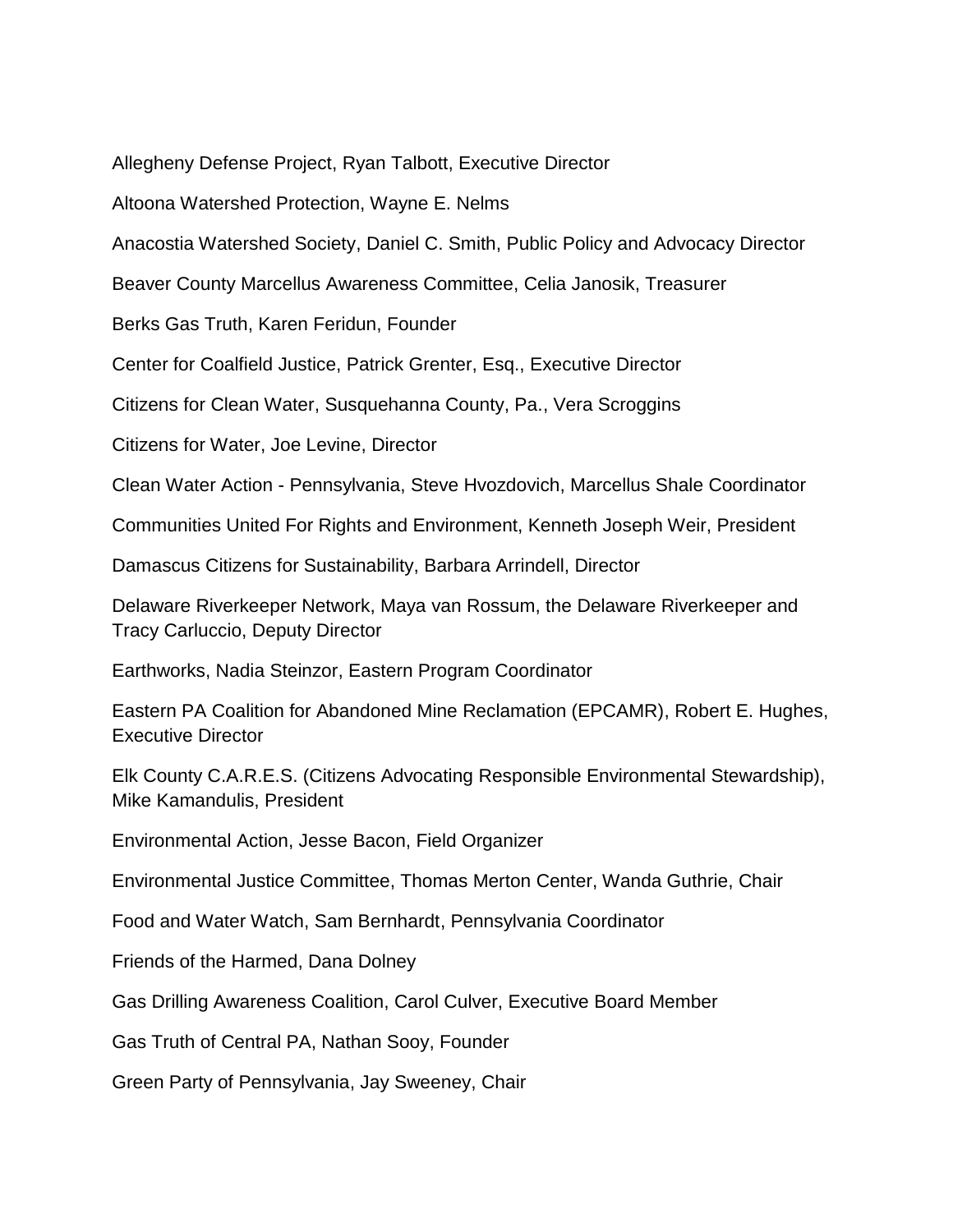League of Women Voters of PA, Susan Carty, President and Betty Tatham, Vice President, Issues and Action

Lehigh Valley Gas Truth, Julie Ann Edgar, Organizer

Marcellus Outreach Butler, Diane Sipe, Director

Marcellus Outreach Middlesex, Dianne Arnold

Marcellus Protest, Briget Shields

Mountain Watershed Association, Beverly Braverman, Executive Director

NYH2O, Buck Moorhead, Chair

PA Forest Coalition, Richard A. Martin, Coordinator

Paradise Gardens and Farm, J. Stephen Cleghorn, PhD.

Peach Bottom Concerned Citizens Group, Maria Payan, Executive Director, York County, PA

PennEnvironment, David Masur, Executive Director

Pennsylvania Alliance for Clean Water and Air, Jenny Lisak, Co-director

Pennsylvania Certified Organic, Lee Rinehart, Director of Education and Outreach.

Pennsylvania Council of Churches, The Rev. Sandra L. Strauss, Director of Public Advocacy

Pennsylvania Interfaith Power and Light, Cricket Hunter, Executive Director

Pennsylvania State Division of the Izaak Walton League of America, Don Robertson, President

Protect Eagles Mere Alliance, Shannon Baker, President

Protect Our Children, Diane Sipe

Protect Our Parks, Gloria Forouzan

Protecting Our Waters, Iris Marie Bloom, Executive Director and Coryn Wolk, Deputy **Director** 

Responsible Drilling Alliance, Robert Cross, Board President

Save Our Streams PA, Laurie Barr, Founder